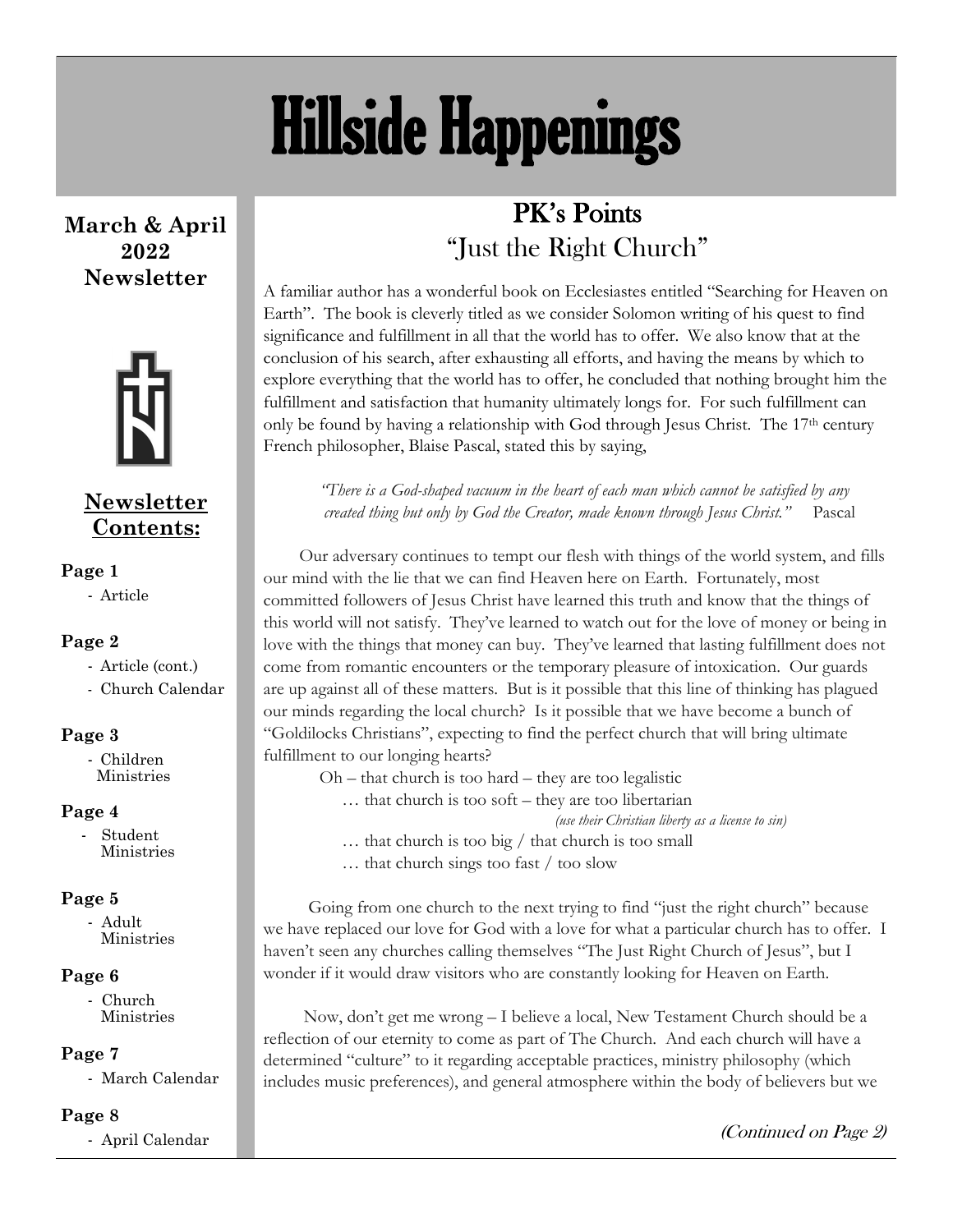must keep in mind that the primary matter is that all of these matters are centered, in-line with, and flow out of the ministry of the Word of God which calls for the church to have a love for God and one another which manifests in a willingness to gather together and serve in various ways. We want to be a "Just Right Church of Jesus". Not "just right" to Goldilocks Christians, but "just right" to Jesus. This begins with our minds focused upon Him, filling our hearts' God-shaped hole and letting our worship, service, involvement, and investment to Hillside flow from there.

Help Hillside be "The Just Right Church of Jesus" to Jesus by having our eyes fixed on Him as we worship, serve, and love together.

## Church Calendar

#### **March**

- 4-5 Couples Retreat
- 6 Carry-In
- 6 Synergy Girls Bible Study @ Masters
- 12 Ladies Bible Study
- 12 WOL March Hoopla Event
- 19 Men's Prayer Breakfast
- 20 Synergy GO Team Meeting
- 20 Worship Team Practice
- 20 Synergy Girls Bible Study @ Masons
- 26 Ladies Bible Study
- 30 Synergy Showcase

### **April**

- 3 Carry-In
- 5 Deacon's Meeting
- 6 Congregational Business Meeting
- 16 VBS Decorations Workday
- 17 Resurrection Sunday

7:30 AM Sunrise Service 8:15 AM Sunrise Breakfast 9:15 AM Sunday School 10:00 AM Worship Service

#### **May**

- 1 Grad Service/YES Service 9 AM Grad Service 10 AM **Y**outh **E**ncouragement **S**unday Service
- 1 Carry-In
- 3 Deacon's Meeting
- 15 *GO Team Payment Due*

#### **June**

5 VBS Volunteer Meeting

### **July**

2-9 GO Team St. Louis Trip 25-29 Vacation Bible School

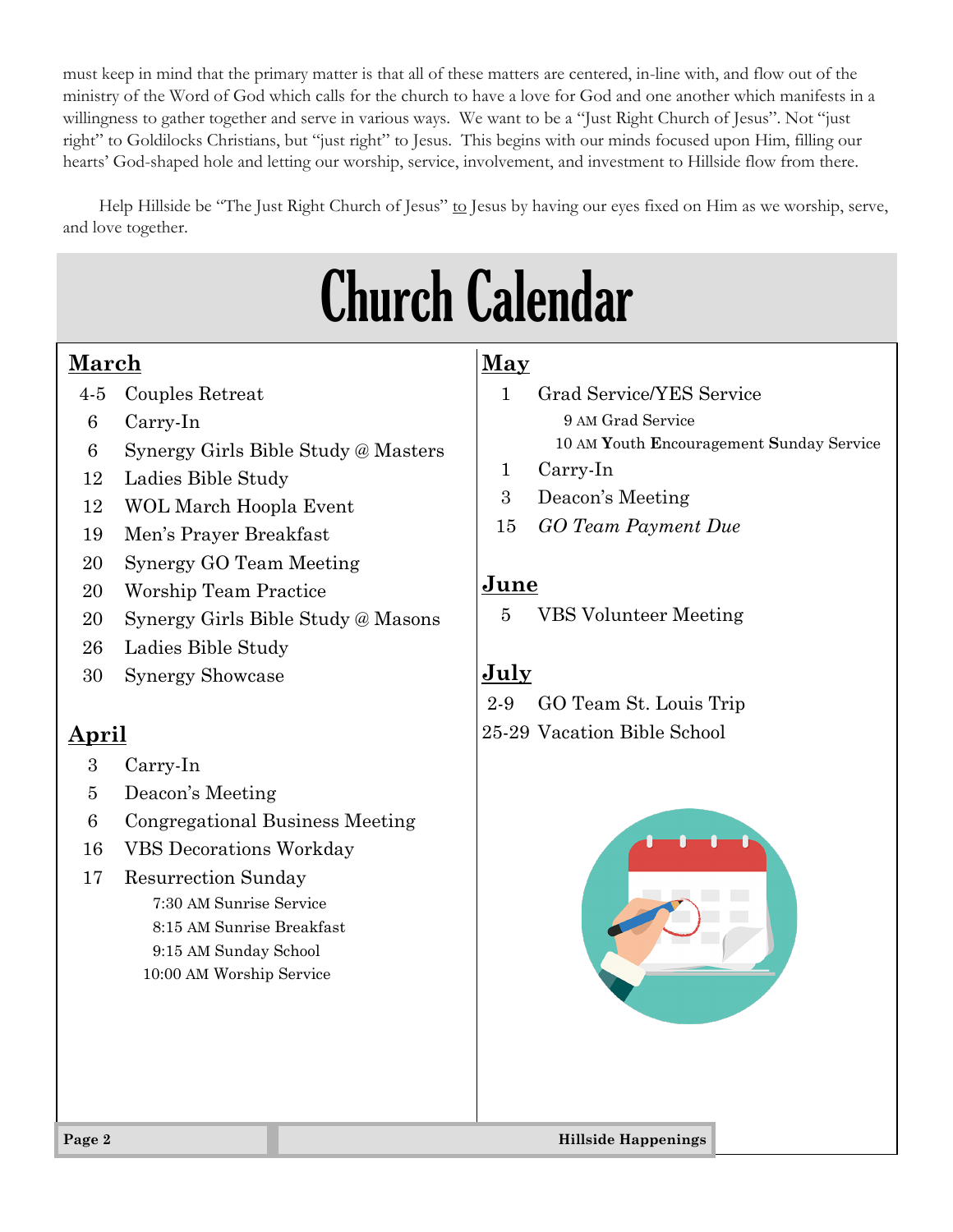## Children Ministries



Young Families are encouraged to take advantage of the Children Ministry Classes that are offered each week:

## *Sunday School: Sundays at 9:00am*

Class: Teacher*:* Lesson Theme: Ages 4-K Lillie Kollert God Helps Grades 1st-3rd Mary Lynn Frary God Provides<br>Grades 4th-5th Bonnie Baughman God is Worth

Ages 2-3 Rosemary Peters God Sees and Hears Us Bonnie Baughman God is Worth Fighting For

## *Jr Church: Sundays during AM Service*

Children Age 2 1/2—PreK are encouraged to join us for a review and activity that goes along with the lesson taught during the 2-3s Sunday School class, while also playing with friends!

## *Kids' Church: Sundays during AM Service*

Students in K—4th Grade are encouraged to join us as we continue working through the old testament and study people like Jonah, Joash, and Hezekiah and discover how God continued to love the Israelites and continues to love us today!

## *Word of Life: Wednesdays at 7pm*

Children Age 2 1/2 through 5th Grade Students start together for a time of singing, then split by age for a time of biblical learning and application then enjoy fun activities. Make sure to bring your Bibles, because we are digging deep into God's Word each week!

## Vacation Bible School | July 25-29

Vacation Bible School at Hillside is always a fun-packed week of serving Christ, sharing Christ, and loving Christ. This year, we expect nothing less as we head to Kookaburra Coast!



There will be a VBS Decorations Workday on April 16th at the Mangun's home. There will be painting and cutting of decoration (not much building this year). See Lisa with questions.

If you plan to volunteer, mark your calendars for the VBS Volunteer Meeting on June 5th.

The City of Rittman has changed the Sleepwalkers dates for this year. Sleepwalker will be the same week as our VBS, so be prepared for things to look *slightly* different!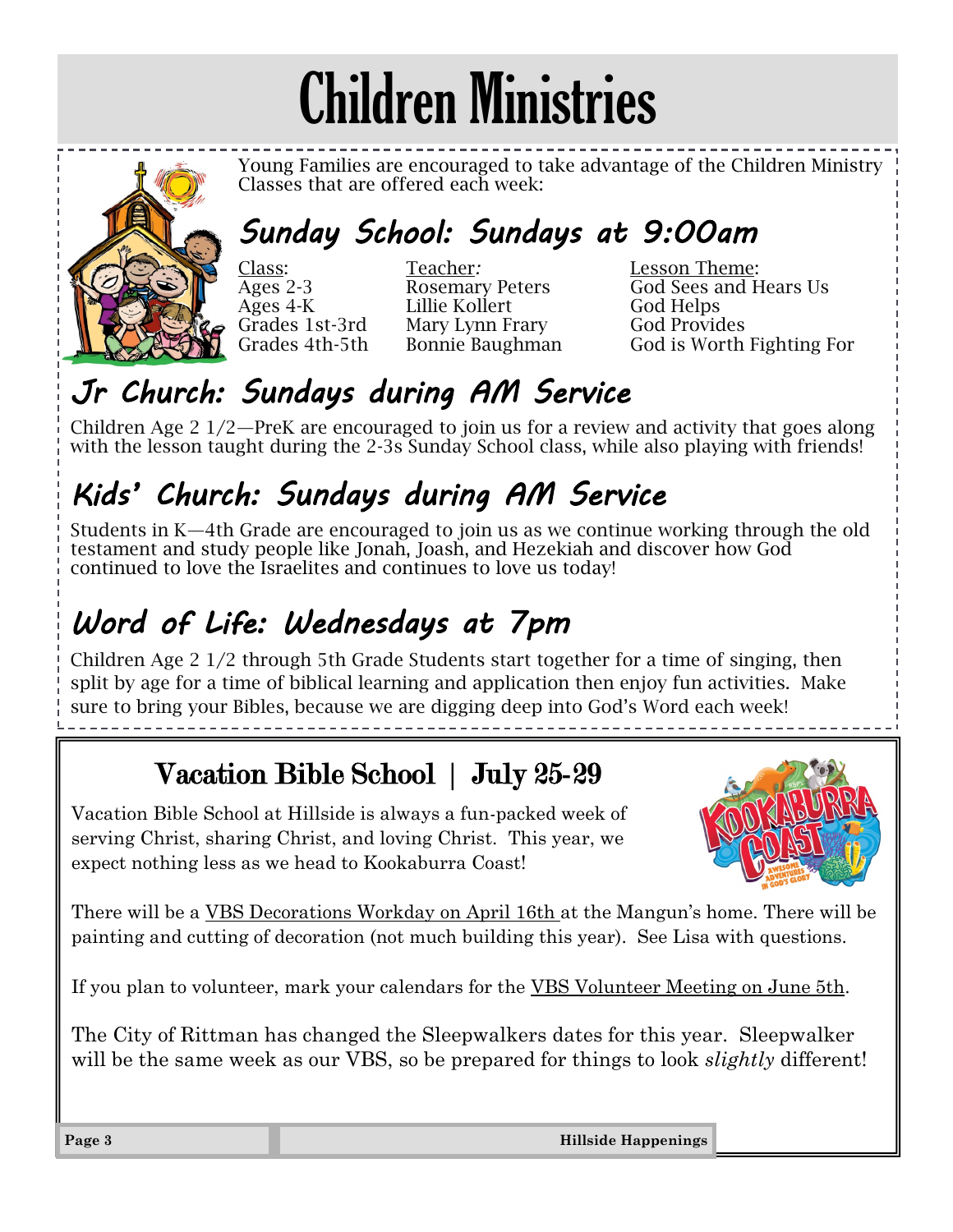## Student Ministries

## **Synergy Snapshot:**

### Wednesday Teaching Series: Sunday School Teaching Series:

**March** *Tough Topics* **Middle School** *Bible in a Year* April *Apologetics: Conversations* High School *Book of Joshua about False Religions*

#### May *Doctrinal Truth: What is The Church?*

#### Activities & Events:

|         | <b>March 6</b> Girls Bible Study at Masters 6pm                            |
|---------|----------------------------------------------------------------------------|
|         | <b>March 20</b> GO Team Meeting (meet briefly after AM Service)            |
|         | <b>March 20</b> Girls Bible Study at Masons 6pm                            |
|         | <b>March 30</b> Synergy Showcase <i>(flyers and sign-up in youth room)</i> |
| May $1$ | Grad Service / YES Service                                                 |



### Winter Blast Re-Cap:

The vast majority of the students from our church were able to attend Skyview Ranch's Winter Blast Retreat in February. Here's a summary of our weekend:

The Speaker for the week was John Rickman (IBC, Martinsburg WV and good friend of Pastor Rick) who brought a 4 -part series on Wisdom vs. Folly from the book of Proverbs. He challenged us with the idea that we each face an ultimatum in life: two roads that lead to two very different outcomes. One road is wisdom, beckoning us to guard our heart, watch our mouth, keep our eyes focused straight ahead, and to be sure our path is correct. The other road is Folly, pleading for us to ignore sound judgment and choose the immediate gratification regardless of its consequence. These lessons were great for our students and even applied to the lives of our youth leaders as well.

All 4 sessions were opened in worship by the Liberty Student band "Vision Ministries" with our own Josh Fath being a major role. Many of their songs and band members were new to us, but we enjoyed seeing them again.

Even though the heavy rain/mud/ice left us without the opportunity for some of the unique games outside that Skyview had planned, the weekend was a blast! Our students (and leaders) enjoyed some dodgeball, Halo ball, 9-Square-in-theair, volleyball, karaoke, human foosball, Mafia, basketball, and hiking. It's hard to imagine we fit so much into only 39 hours!

It was a huge blessing to spend this time with Synergy away from church. We had some great discussion over the sessions, a ton of laughs together, memories for years to come, and we all made it back in one piece, even if Pastor Rick did fall on the ice (hey, I'm not the only one!).

The students returned home tired, sure, but also I believe with more tools in their belt to consider their own choices going forward. After all, Wisdom still beckons to us all!

**Make Wise Choices!**

Pastor Rick

**Page 4 Hillside Happenings**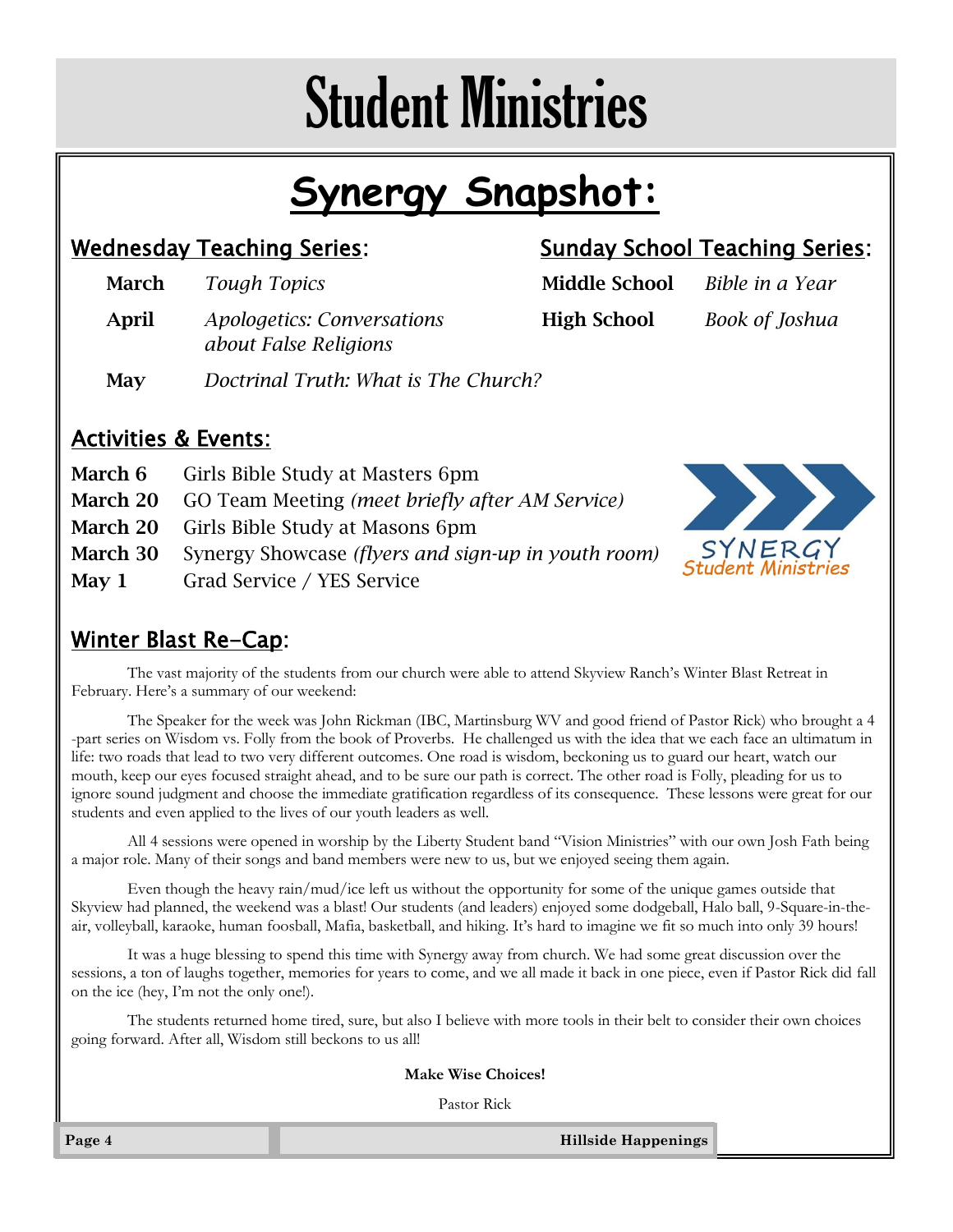## Adult Ministries

## **Ladies Bible Study**

We continue to work our way through the book "Forgiving What You Can't Forget" as Lysa Terkeurst challenges us through studying different individuals in scripture to understand and apply biblical forgiveness to our every day lives.

**Saturdays, March 12 & 26 9:30am**

*See Heather Fath with any questions.* 



## Men's Prayer Breakfast

## Saturday, March 19th 7:30 AM



Join us for breakfast, devotions and prayer here at the church!

## Adult Sunday School

We have just begun a new study from the book "Where to we go from here?" by Dr. David Jeremiah. The study looks at a number of today's problems in light of Biblical prophecy. It is a great study to learn why certain aspects of our world are the way they are and what scripture would have to say about them. Such a study gives us a better grasp of some of the more complex matters of our world today and helps us maintain and even grow in our conviction of viewing life from a Biblical worldview. You are encouraged to be here each Sunday at 9:00 AM for our time of Adult Bible Education.





## AM Sermon Series

Mid-March we will launch into a new sermon series as we prepare for Resurrection Sunday. "King Jesus" will take a look at the announcement, arrival, work, and our response to Jesus Christ as we consider His role of king in our life.

**Page 5 Hillside Happenings**